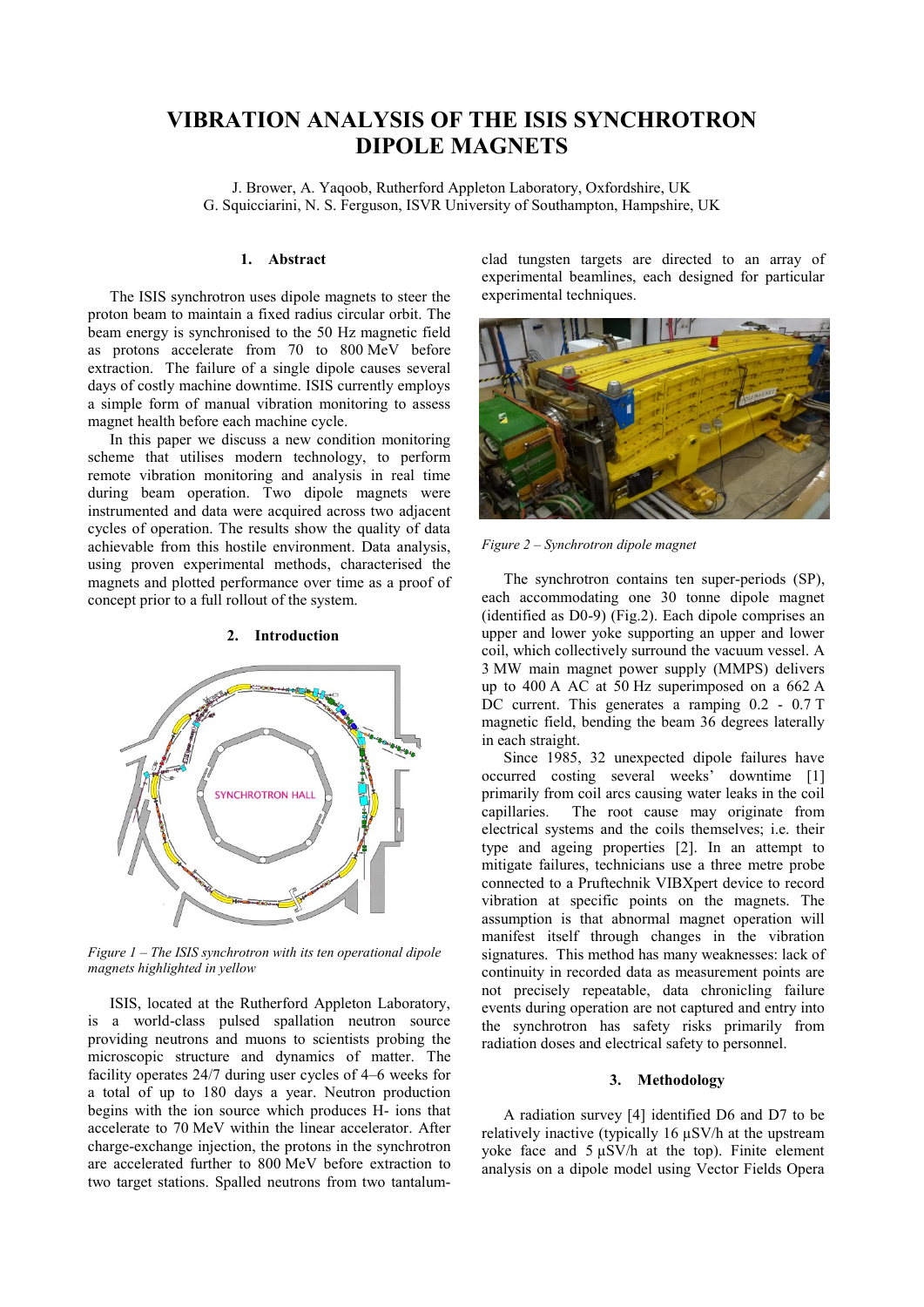[3] predicted flux densities of <10 mT could be achieved by strategically placing sensors on magnet coil brackets. The accelerometers chosen were radiation hardened charge-output devices (PCB Piezotronics model 357B53) with piezo ceramic elements generating 100 pC/g. 15 m of low noise coaxial cable (PCB Piezotronics 003A) housed in earthed KOPEX trunking fed conditioning amplifiers (PCB Piezotronics 422E03) generating 100 mV/g.



*Figure 3 – Termination boxes housing in-line conditioning amplifiers and wiring beneath synchrotron hall floor*

The amplifiers were placed in screened boxes within cable ducting (Fig 3) from which 20 m of coaxial cable connected them to National Instruments® (NI) [6] data acquisition (DAQ) equipment housed in a low activity shielded area. In total, eight removable sensors were held by screw threads using PEEK washers glued to equipment. These were attached to the yokes, coil brackets and vacuum vessel of D6 and D7 (Fig 4). Three further sensors were used: one dummy sensor to quantify induced environment cable noise, one floor mounted sensor to quantify room vibration and one sensor with no earthed trunking to further compare induced cable noise. The DAQ system employed was a PXI chassis containing a PXIe-6133 controller and PXIe-4497 sound and vibration module. The module delivered a 4 mA current excitation powering the amplifiers, with anti-aliasing filters providing additional signal conditioning.



*Figure 4 – Sensors on upstream yoke and coil bracket of D7*

All eight channels were AC-coupled and precalibrated to ensure measurement accuracy. A LabVIEW VI was constructed to log the accelerometer data, containing separate analysis loops for analysing acceleration amplitude, RMS, FFT and kurtosis. The Nyquist criterion was satisfied by using a 3 kHz sample rate, minimising aliasing across the band up to 1 kHz. All data were logged in TDMS files and MMPS [5] AC and DC operational data were logged for correlation. Additionally, an instrumented hammer impact test was carried out on the D7 yoke to characterise the intrinsic structural modes.

#### **4. Results**

The study collected 1.5 TB of data across 90 days of operation from 11 sensor locations. The typical signal-to-noise ratio (S/N) of the data was  $>20$  dB from all sensors. Comparing data from two adjacent sensors (s/n  $47639 \& s/n$  47640) mounted on the downstream upper yoke following the same cabling route, one using earthed KOPEX trunking and one without, showed no difference to the S/N ratio. Comparisons between the dummy sensor (s/n 47210) and an adjacent sensor (s/n 47208) mounted on the upstream coil bracket of D7 again showed no impact on signal quality from extraneous noise at full beam energy. Sensors mounted adjacent to magnetic field of <80 mG on the coil bracket of D7 had no measurable interference. There was also no measureable impact on any data within the measured bandwidth from any sensor due to RF, radiation or beam however there was 50 Hz electrical noise in the recorded data (Fig 8)



*of machine operation*

Figure 5 shows the acceleration data from sensors on both ends of the yoke, coil bracket and downstream vacuum vessel (beampipe) of D7. The time window of the RMS measurements was 3 minutes but if reduced, would clearly show more frequent events due to increased granularity. Sudden drops in vibration occurred at various times due to MMPS rundown, temporary faults or planned shut-down maintenance. The vibration levels of the vacuum vessel were the highest at 0.3-0.4 g across the duration of February, peaking on February 4<sup>th</sup>. This component showed the biggest fluctuation over time and took the longest to reach a steady-state amplitude after a shut-down period. All four traces show a significant drop in vibration levels on  $26<sup>th</sup>$  February when the beam energy was intentionally reduced to 700 MeV after the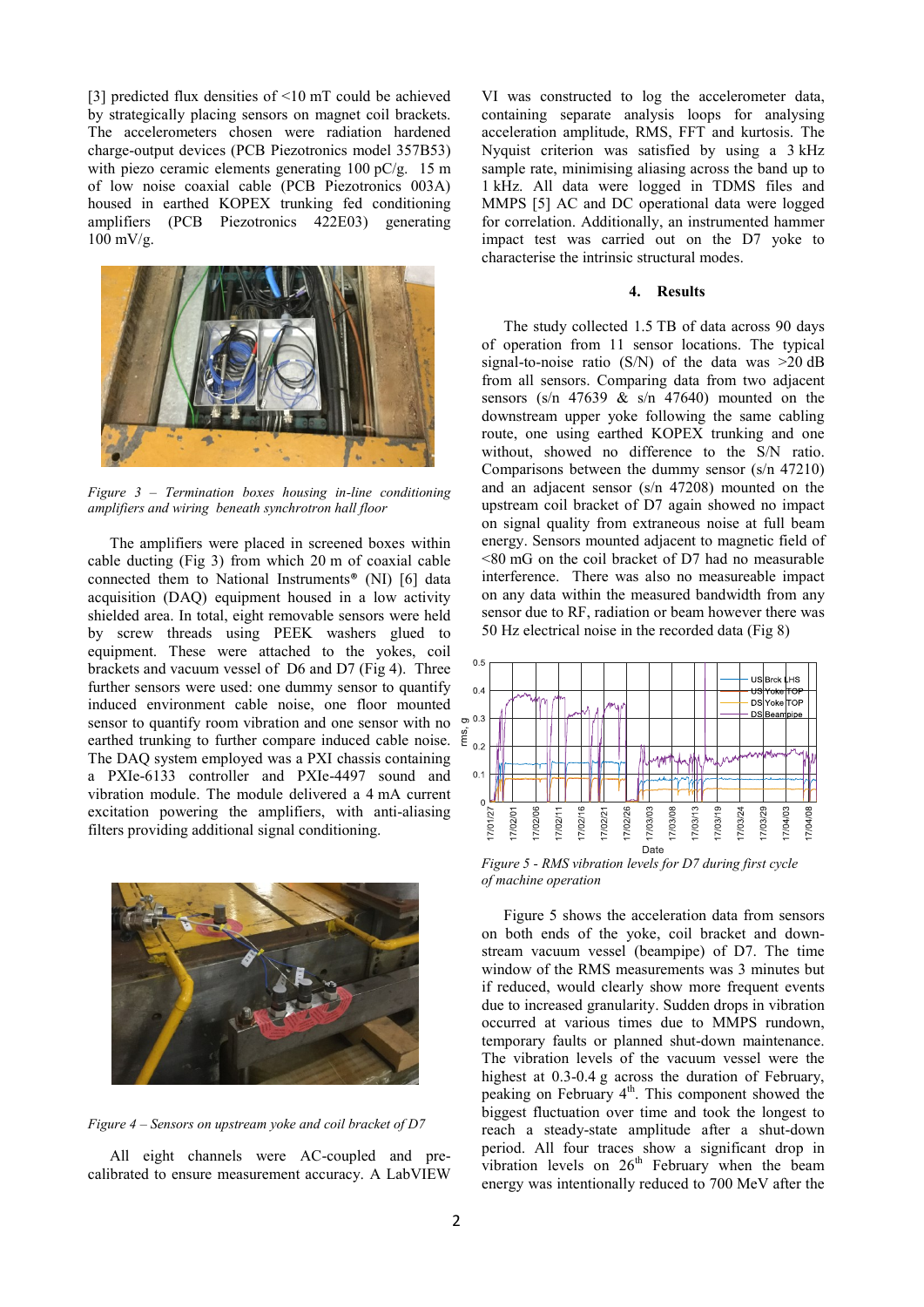maintenance day. The sharp peak occurring on the  $14<sup>th</sup>$ March is unclear, possibly due to a momentary sensor or acquisition fault.



*Figure 6 - Correlation between MMPS current ramp and D7 vibration*

Figure 6 shows a more detailed view of the MMPS DC and AC outputs together with the corresponding RMS vibration from two sensors on D7; the upstream coil bracket (s/n 47208) and vacuum vessel (s/n 47641). The AC ramping is clearly identifiable from the sensors showing that the vacuum vessel has double the amplitude, this is as yet unexplained. For all of the acquired data, the frequency content of the vibration exhibits discrete tonal components at multiple integers of 50 Hz with the 100 Hz component dominant (Fig 7). This was found to be 10- 20 dB above the 50 Hz component. Higher order harmonics were also clearly evident in the spectrum up to the maximum frequency analysed, but these were generally at least 20 dB below the 100 Hz component. In addition to the 50 Hz harmonics, there was also a series of harmonics for a fundamental frequency component of 25 Hz, these were much lower in level (60-80 dB below the 100 Hz) and may reflect the presence of a vibration mode at nearly 25 Hz.

To confirm that the data from D7 was representative, measurements were taken over 10 days of a second cycle of operation from identical downstream yokes located on D6 and D7 (s/n 47640 and s/n 47639). Figure 7 upper graph shows similar amplitudes of 0.2 g peak to peak with a small phase difference and the lower graph, using FFT analysis, shows identical frequency components, however with different amplitudes.

To identify how different magnet components vibrate with respect to each other, modal analysis on the response data was conducted using controlled excitation to identify the natural frequencies, mode shapes and damping. Figure 8 shows the transfer functions between the acceleration responses measured at the upstream yoke sensor (s/n 47211) and the force from an impact hammer. The latter was applied at four points on the top of the yoke, p1 to p4, which were equally spaced on the top of the yoke between the upstream end and the magnet longitudinal midpoint respectively. There was a clear presence of a vibration mode at around 26Hz with all four points moving in phase. There were peaks at 40 and 50 Hz; the latter was likely due to electrical noise while the reason for the 40 Hz remains unclear.



*Figure 7 - Data from downstream yoke on D6 and D7. Upper graph time domain signals and lower graph corresponding frequency spectra*

Neither of these two peaks showed the 180° change of phase typical of vibration modes as they pass through resonance and the coherence function (not shown here) drops in this range. At around 93 Hz there is a broad peak and at the same frequency the phase for points p1 to p3 shows the 180° change of phase.



*Figure 8 - Magnitude and phase of measured point and transfer accelerances at 4 points on the top of the yoke of D7 for excitation at point p1*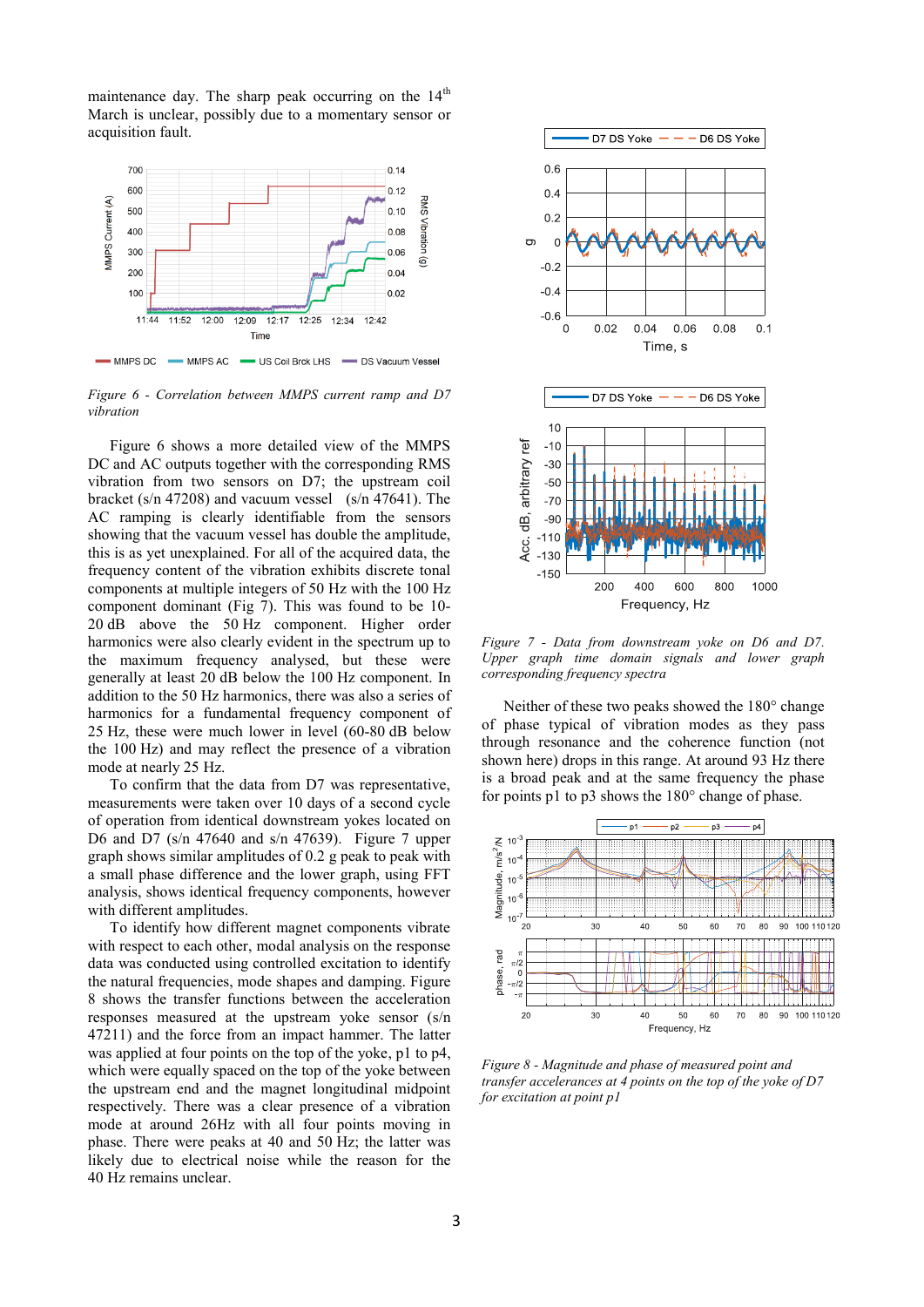

*Figure 9 - Point accelerances measured on the yoke of D7at p1 and transfer accelerance between p1 and the coil bracket*

Figure 9 shows the point accelerance at p1 compared with the transfer accelerance between p1 and the sensor on the coil bracket (s/n 47208). Two natural frequencies were identified at 26.7 Hz and 92.3 Hz. The damping ratio was 11.3% for mode 1 and 15% for mode 2. The yoke and the coil bracket were found to vibrate with the same amplitude and phase (not shown here) up to 100 Hz, above which the higher flexibility of the bracket resulted in higher vibration levels and different phases.

## **5. Discussion**

Catastrophic faults which can occur within milliseconds may have associated long-term vibrational trends visible, at least qualitatively, in the time and frequency domain. This warrants the need to store data for at least a cycle to analyse and learn from the behaviour. Different vibration amplitudes, frequencies and phases have been measured between different system components, some less tightly mechanically coupled, especially at high modes. Such components may indicate forthcoming failures with greater accuracy e.g. coils over yokes, which reinforces the need to sensor them separately.

It is reasonable to predict that information above a given frequency, say 300 Hz, would add diminished value to condition monitoring. This would result in a big reduction in data overhead as compared to this study (3 kHz sampling rate). It is possible that 100 Hz is the dominant frequency since there is a vibration mode closeby at 93 Hz. Whilst 93 Hz is not exactly the second harmonic of the magnetic field (100 Hz) it is close enough to be amplified with respect to 50 Hz. It is also possible that the magnetic field has important components at higher harmonics of the 50 Hz due to saturation and subsequent non-linearity. It is not clear why the two sides of the yoke vibrate in phase at 100 Hz (data not shown in paper) while there is a vibration mode at 93Hz with the two sides vibrating in opposite phase. It is possible that the different nature of the forcing is resulting in different behaviour during the operational condition. The instrumented impact hammer used during the modal analysis tests was applied at single points, whilst the magnetic field and associated forcing is distributed over the entire length of the dipole. In the ideal case of a distributed force over the magnet yoke the second mode should not be excited because the modal component of the force cancels over the length. It is possible that the magnet fringe fields result in some excitation of the second mode, but this does not fully explain why the two sides are in phase during the cycle and out of phase in the modal analysis tests. It is also not clear why the beam pipe has an unexpected phase difference (140°) with respect to the yoke.

#### **6. Conclusion**

The aspiration to implement a remote vibration condition monitoring system in the synchrotron at ISIS was bounded by a number of technical issues that this study aimed to clarify. Firstly, robust and reliable vibrational data needed to be extracted from the hostile environment. 1.5 TB of raw data was successfully collected from D6 and D7 for real-time monitoring and stored for later analysis. By using charge mode accelerometers, low noise cable and electronic equipment shielded from thermal neutrons, the systems were unaffected by high B-fields, radiation and RF interference. The S/N ratio was >20 dB and there was no advantage gained by using shielded trunking for the low noise coaxial cable other than protection from cable damage.

The study aimed to see if operational events concerning the dipoles manifest themselves in vibrational data so the system could be used to analyse trends and predict failure. Data was of sufficient quality to see operational events in some detail ranging from machine dropouts, energy changes, ramping start-up and shutdown but no faults occurred to allow analysis surrounding a specific dipole failure. Data revealed detailed RMS and frequency information sufficient to characterise magnets and learn how they behave. Modal analysis showed dominant vibrational modes and clarified the need to individually sensor yokes, coil brackets and vacuum vessels. Trend analysis was also found to be feasible over longer timescales and FFT analysis showed harmonic components extending up to 1 kHz.

By comparing data from sensors across the system, the study was able to learn the relationship between different components, specifically between the vacuum vessel and adjacent yoke and coil. There was an immediate benefit to ISIS in having quality real-time vibrational data available remotely outside the synchrotron. By replacing the manual testing routine for D6 and D7 in this study, personnel were not exposed to radiation or electrical safety risks. The stored data allowed analysis of magnet operations over two cycles so individual events could be inspected for diagnostic purposes. The study achieved its objectives to prove that vibrational data from dipole magnets was